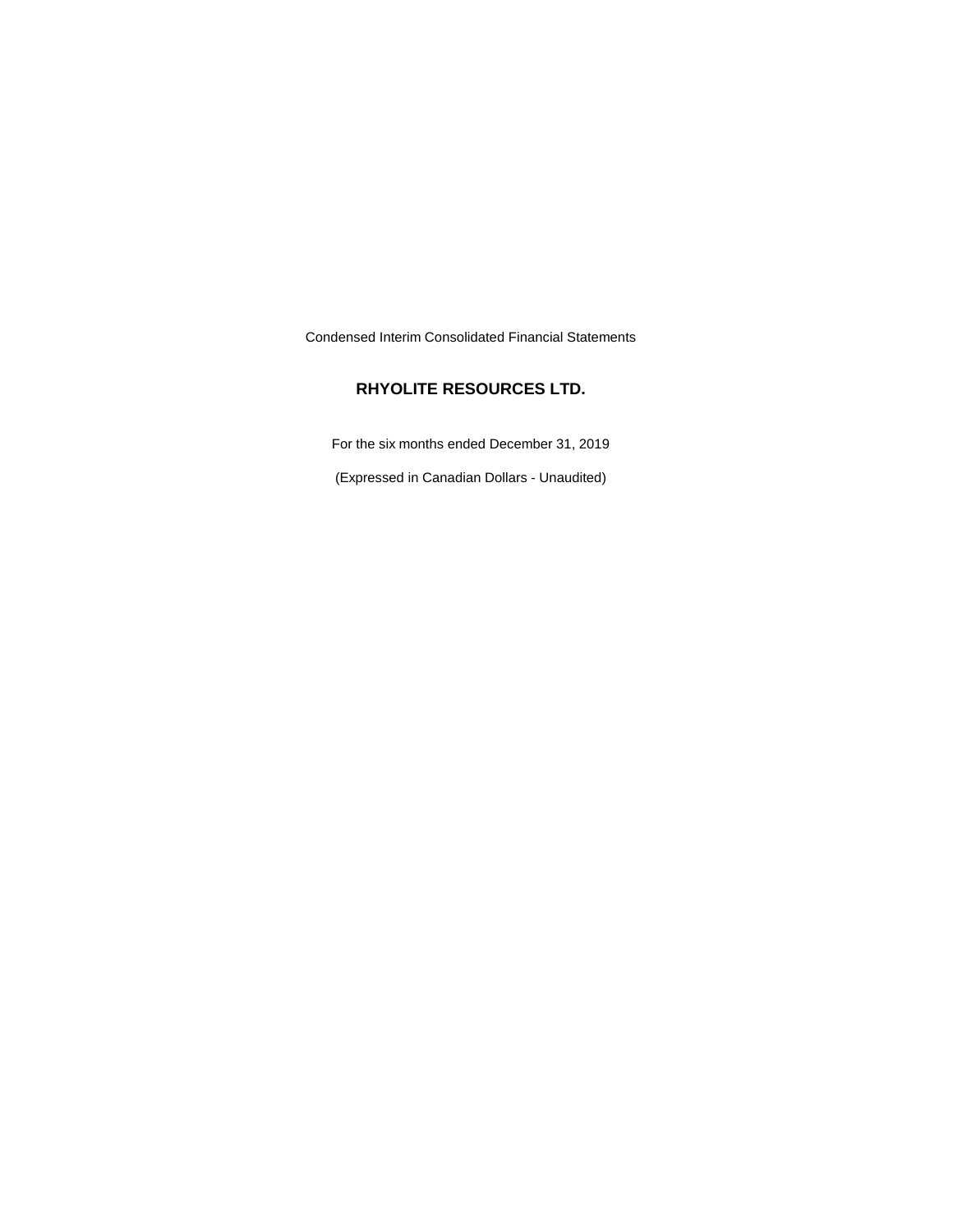## **Management's Comments on Unaudited Condensed Interim Financial Statements**

The accompanying unaudited condensed interim consolidated financial statements of Rhyolite Resources Ltd. (the "Company") for the six months ended December 31, 2019 have been prepared by management and approved by the Board of Directors of the Company.

These financial statements have not been reviewed by the Company's external auditors.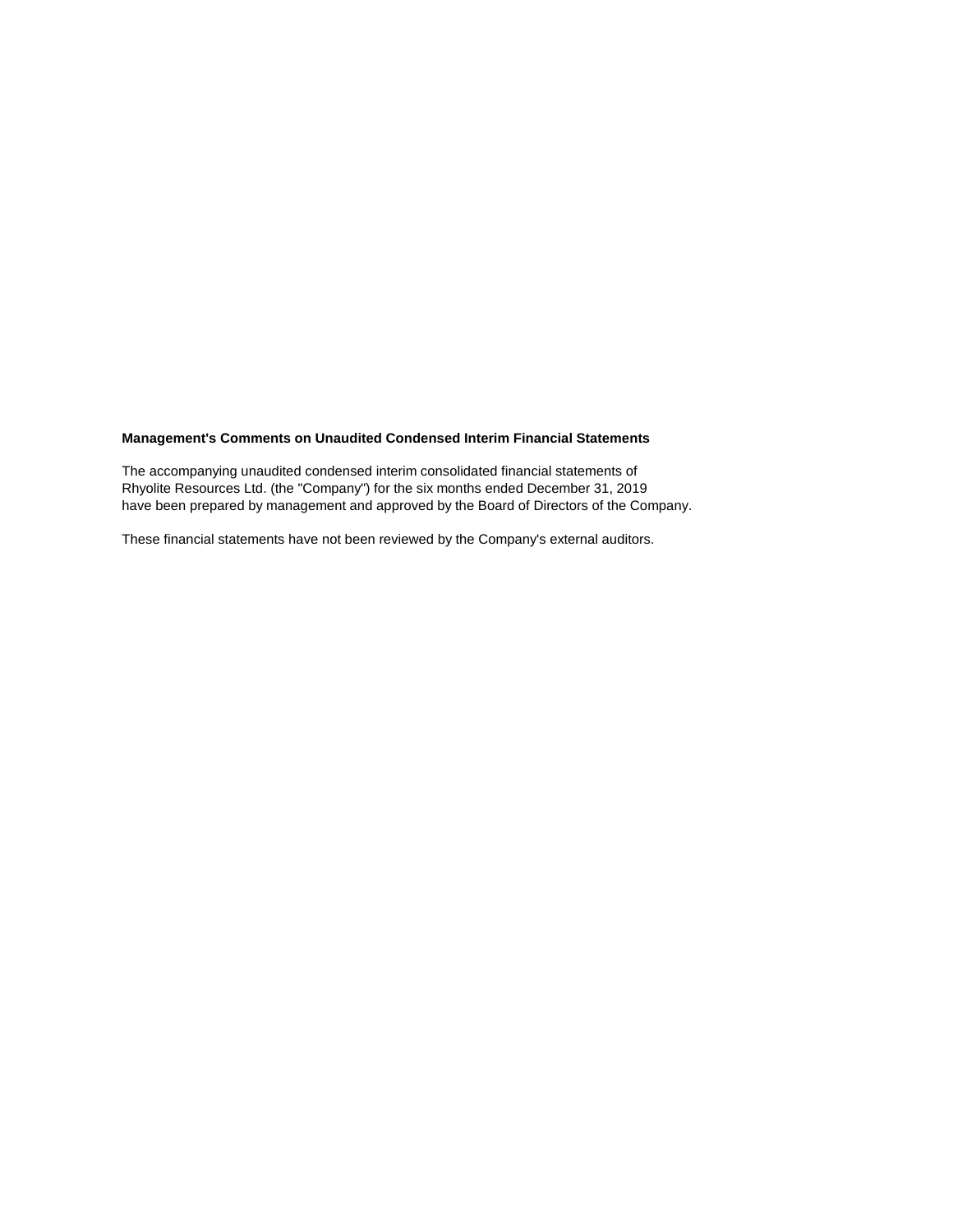Condensed Interim Consolidated Statements of Financial Position

(Expressed in Canadian dollars - unaudited)

|                                                                                                                                        | December 31,                        |      | June 30,                            |
|----------------------------------------------------------------------------------------------------------------------------------------|-------------------------------------|------|-------------------------------------|
|                                                                                                                                        | 2019                                |      | 2019                                |
| <b>ASSETS</b>                                                                                                                          |                                     |      |                                     |
| Current assets:<br>Cash                                                                                                                | $$2,603,153$ \;                     |      | 2,641,085                           |
| Amounts receivable (Note 5)                                                                                                            | 1,578                               |      | 967                                 |
| <b>Total current assets</b>                                                                                                            | 2,604,731                           |      | 2,642,052                           |
| Exploration and evaluation assets (Note 4)                                                                                             | 44,615                              |      | 44,615                              |
| <b>Total assets</b>                                                                                                                    | \$2,649,346                         | - \$ | 2,686,667                           |
| <b>LIABILITIES AND SHAREHOLDERS' EQUITY</b><br><b>Current liabilities:</b><br>Accounts payable and accrued liabilities (Notes 6 and 8) | \$<br>7,865                         | \$   | 19,780                              |
| <b>Total liabilities</b>                                                                                                               | 7,865                               |      | 19,780                              |
| Shareholders' equity:<br>Share capital (Note 7)<br>Equity reserves (Note 7)<br><b>Deficit</b>                                          | 6,244,992<br>122,683<br>(3,726,194) |      | 6,244,992<br>122,683<br>(3,700,788) |
| Total shareholders' equity                                                                                                             | 2,641,481                           |      | 2,666,887                           |
| Total liabilities and shareholder's equity                                                                                             | \$2,649,346                         | \$   | 2,686,667                           |

Basis of presentation (Note 2)

See accompanying notes to the condensed interim consolidated financial statements.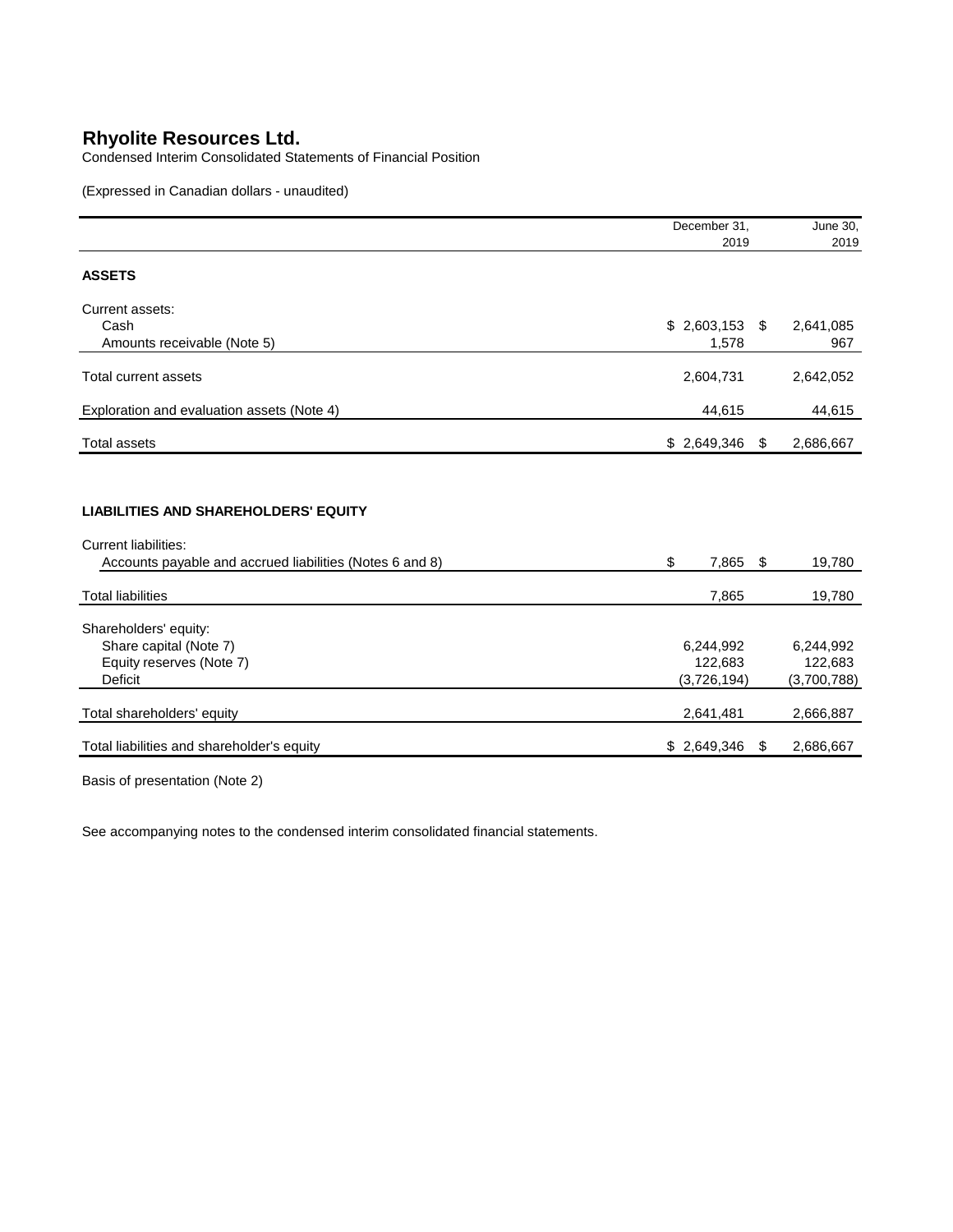Condensed Interim Consolidated Statements of Changes in Equity

(Expressed in Canadian dollars - unaudited)

|                            | Number of        | Share     | Equity        |                     | Total     |
|----------------------------|------------------|-----------|---------------|---------------------|-----------|
|                            | shares           | capital   | Reserves      | <b>Deficit</b>      | Equity    |
|                            |                  |           |               |                     |           |
| Balance, June 30, 2018     | 43,537,700<br>\$ | 4,850,804 | \$<br>245,446 | $$$ (3,616,142) $$$ | 1,480,108 |
| Loss for the period        |                  |           |               | (32,084)            | (32,084)  |
| Balance, December 31, 2018 | 43,537,700       | 4,850,804 | 245.446       | (3,648,226)         | .448,024  |
| Exercise of warrants       | 8,509,500        | 1,399,188 | (122,763)     |                     | 1,276,425 |
| Share issuance costs       |                  | (5,000)   |               |                     | (5,000)   |
| Loss for the period        |                  |           |               | (52, 562)           | (52,562)  |
| Balance, June 30, 2019     | 52,047,200       | 6.244.992 | 122,683       | (3,700,788)         | 2,666,887 |
| Loss for the period        |                  |           |               | (25, 406)           | (25,406)  |
| Balance, December 31, 2019 | 52,047,200<br>\$ | 6,244,992 | 122.683       | \$ (3,726,194)      | 2,641,481 |

See accompanying notes to the condensed interim consolidated financial statements.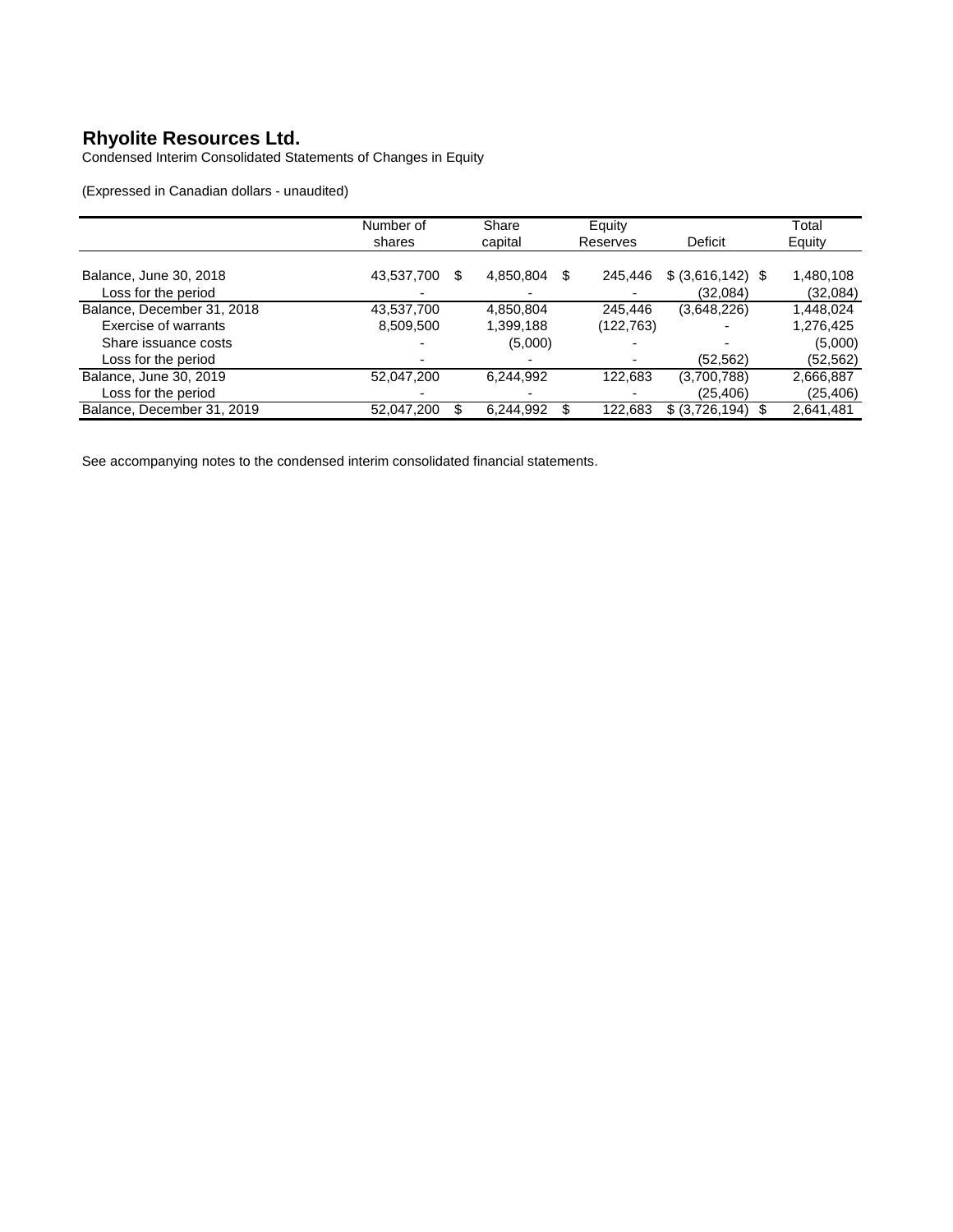Condensed Interim Consolidated Statements of Comprehensive Loss

(Expressed in Canadian dollars - unaudited)

|                                                      | Three Months Ended |            |    | <b>Six Months Ended</b> |              |            |      |            |
|------------------------------------------------------|--------------------|------------|----|-------------------------|--------------|------------|------|------------|
|                                                      | December 31,       |            |    |                         | December 31, |            |      |            |
|                                                      |                    | 2019       |    | 2018                    |              | 2019       |      | 2018       |
| Exploration expenses (Note 4)                        | \$                 | 9,655      | \$ | 8,785                   | \$           | 12,518     | - \$ | 8,785      |
| General and administration expenses:                 |                    |            |    |                         |              |            |      |            |
| Office administration and facilities (Note 8)        | \$                 | 12,000     | \$ | 12,000                  | \$.          | 24,000     | -SS  | 24,000     |
| Transfer agent, listing and filing fees              |                    | 5,596      |    | 2,779                   |              | 6,263      |      | 6,321      |
| Accounting and legal                                 |                    | 3,261      |    | 2,495                   |              | 3.783      |      | 2,495      |
| Shareholder information                              |                    | 813        |    | 230                     |              | 993        |      | 962        |
| Office supplies and services                         |                    | 307        |    | 328                     |              | 705        |      | 835        |
| Foreign exchange loss                                |                    | 272        |    | 111                     |              | 351        |      | 111        |
| Interest income                                      |                    | (11, 566)  |    | (6.056)                 |              | (23,207)   |      | (11, 425)  |
| Total general and administration expenses            |                    | 10,683     |    | 11,887                  |              | 12,888     |      | 23,299     |
| Loss and comprehensive loss for the period           | \$                 | 20,338     | \$ | 20,672                  | \$           | 25,406     | - \$ | 32,084     |
| Basic and diluted loss per share (Note 7)            | \$                 | 0.00       | \$ | 0.00                    | \$           | 0.00       | -\$  | 0.00       |
|                                                      |                    |            |    |                         |              |            |      |            |
| Weighted average number of common shares outstanding |                    | 52,047,200 |    | 43,537,700              |              | 52,047,200 |      | 43,537,700 |

See accompanying notes to the condensed consolidated interim financial statements.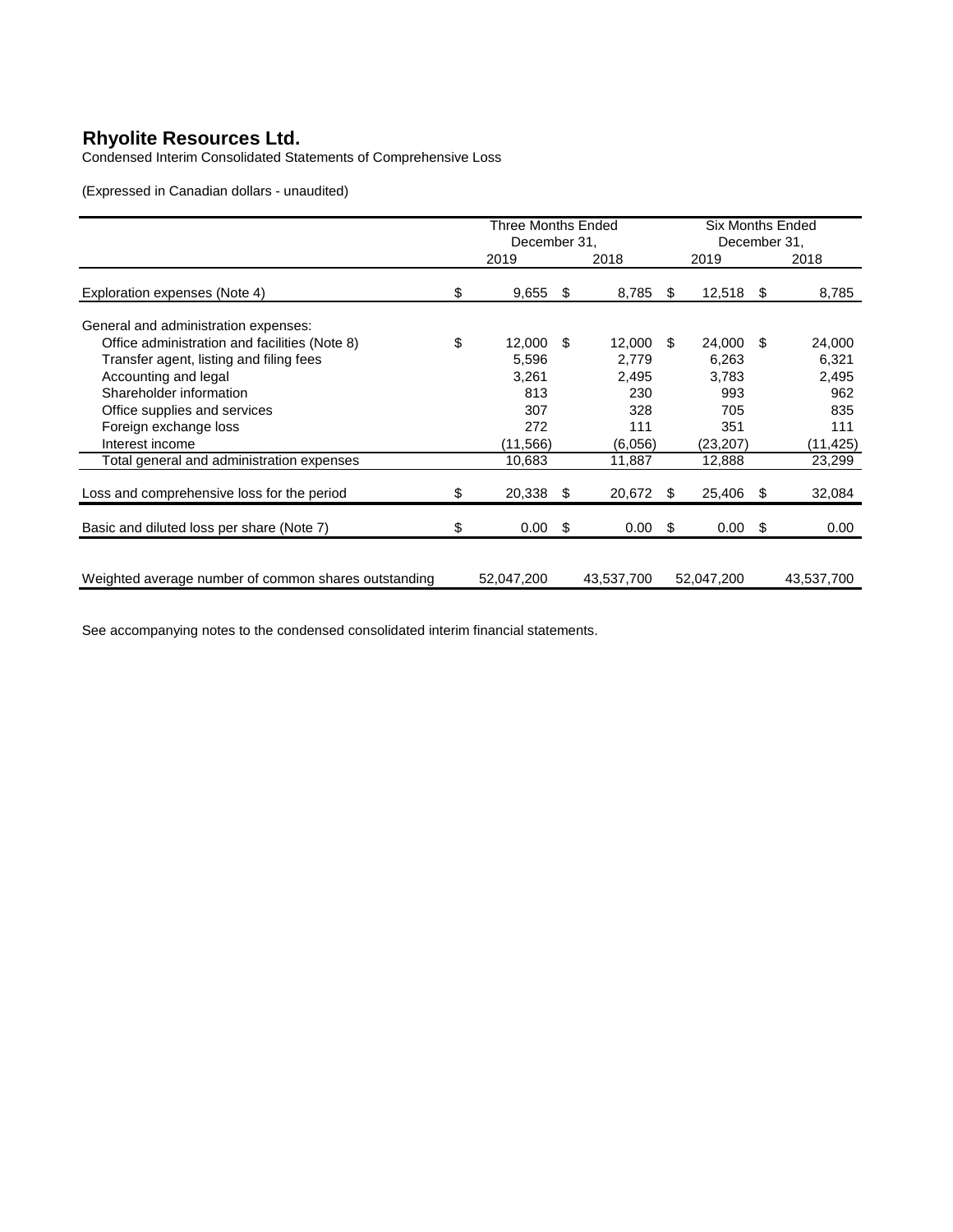Condensed Interim Consolidated Statements of Cash Flows

(Expressed in Canadian dollars - unaudited)

|                                               |                      | <b>Six Months Ended</b><br>December 31, |  |  |
|-----------------------------------------------|----------------------|-----------------------------------------|--|--|
|                                               | 2019                 | 2018                                    |  |  |
|                                               |                      |                                         |  |  |
| Cash (used in) provided by:                   |                      |                                         |  |  |
| Operating activities:                         |                      |                                         |  |  |
| Loss for the period                           | \$<br>$(25, 406)$ \$ | (32,084)                                |  |  |
| Non-operating income:                         |                      |                                         |  |  |
| Interest income                               | (23, 207)            | (11, 425)                               |  |  |
| Changes in non-cash working capital balances: |                      |                                         |  |  |
| Amounts receivable                            | (611)                | (956)                                   |  |  |
| Accounts payable and accrued liabilities      | (11, 915)            | (7,653)                                 |  |  |
| Net cash used in operating activities         | (61, 139)            | (52, 118)                               |  |  |
| Investing activities:                         |                      |                                         |  |  |
| Interest income                               | 23,207               | 11,425                                  |  |  |
| Net cash provided by investing activities     | 23,207               | 11,425                                  |  |  |
| Change in cash for the period                 | (37, 932)            | (40, 693)                               |  |  |
| Cash, beginning of period                     | 2,641,085            | 1,451,233                               |  |  |
| Cash, end of period                           | \$2,603,153          | 1,410,540<br>\$.                        |  |  |

#### **Supplemental cash flow information:**

There were no non-cash investing or financing activities during the six months ended December 31, 2018 and 2019.

See accompanying notes to the condensed interim consolidated financial statements.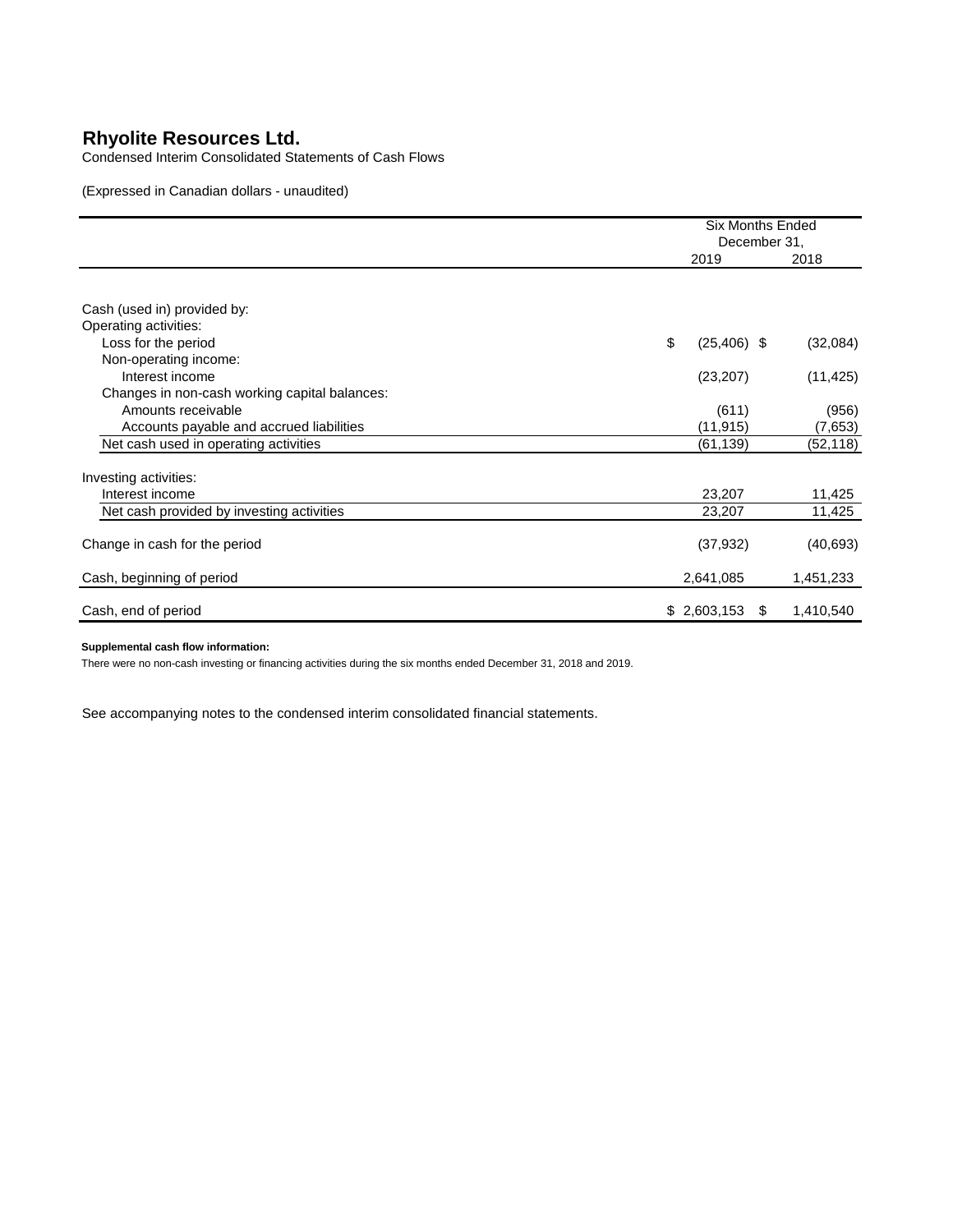## **1. NATURE OF OPERATIONS**

Rhyolite Resources Ltd. (the "Company") was incorporated under the *Business Corporations Act* (Alberta) on April 6, 2006. Its principal business activities include the acquisition and exploration of mineral properties. The Company's registered office address is Suite 1900,  $520 - 3<sup>rd</sup>$  Avenue SW, Calgary, AB, and its principal place of business is Suite 1703, 595 Burrard Street, Vancouver, BC.

These unaudited condensed interim consolidated financial statements were authorized for issuance by the Audit Committee and Board of Directors on February 27, 2020.

### **2. BASIS OF PRESENTATION**

#### **Statement of Compliance**

These unaudited condensed interim consolidated financial statements, including comparative periods, have been prepared in accordance with International Financial Reporting Standards ("IFRS") and in accordance with International Accounting Standard ("IAS") 34 "*Interim Financial Reporting"*, as issued by the International Accounting Standards Board ("IASB"), and interpretations of the International Financial Reporting Interpretations Committee ("IFRIC"). These financial statements should be read in conjunction with the Company's audited consolidated financial statements for the year ended June 30, 2019.

#### **Basis of Measurement**

These condensed interim consolidated financial statements have been prepared on a historical cost basis except for financial instruments classified as fair value through profit or loss, which are stated at their fair value. In addition, these financial statements have been prepared using the accrual basis of accounting, except for cash flow information.

These condensed interim consolidated financial statements are presented in Canadian dollars, which is also the functional currency of the Company and its subsidiaries.

#### **Going Concern**

These condensed interim consolidated financial statements have been prepared on the assumption that the Company will realize its assets and discharge its liabilities in the normal course of business rather than through a process of forced liquidation. As such, these condensed interim consolidated financial statements do not include adjustments to amounts and classifications of assets and liabilities that might be necessary should the Company be unable to continue operations. While management believes that the Company has sufficient working capital to meet its projected financial obligations in the short-term, which includes the next fiscal year, its ability to operate as a going concern in the longer-term requires it enter into profitable operations or to raise additional financing.

#### **3. SIGNIFICANT ACCOUNTING POLICIES AND ESTIMATES**

With the exception of changes to accounting policies as a result of amendments to IFRS, these condensed interim consolidated financial statements have been prepared according to the same accounting policies and are subject to the same areas of judgement, measurement estimates and uncertainties as those disclosed in Note 3 of the Company's audited financial statements for the year ended June 30, 2019.

#### **Recent changes to IFRS**

Effective July 1, 2019, the Company adopted IFRS 16 Leases which replaces the previous leases standard, IAS 17 Leases. IFRS 16 eliminates the classification of leases as either operating leases or finance leases as is required by IAS 17 and, instead, introduces a single lessee accounting model. The adoption of IFRS 16 did not result in any changes to the Company's financial reporting including any restatement of amounts previously reported.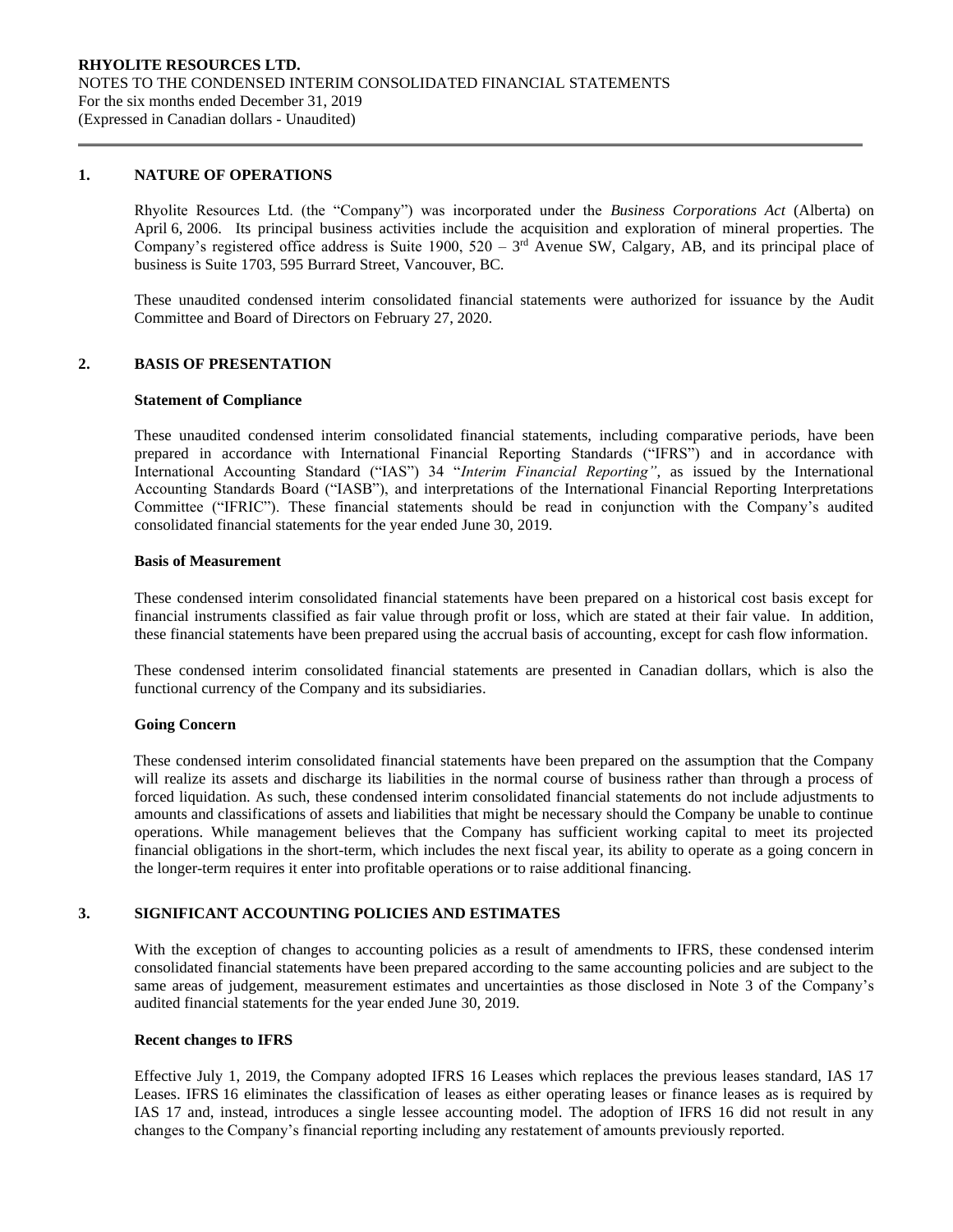## **4. EXPLORATION AND EVALUATION ASSETS - MINERAL PROPERTIES**

#### **Paxson Gold Property, Alaska, U.S.**

The Company acquired through an internal staking program certain mineral claims in the eastern Alaska Range, southwest of Tok, Alaska. As of December 31, 2019, the Company has incurred staking costs of \$44,615 (June 30, 2019 - \$44,615) in acquiring these claims. Exploration expenses on the Company's mineral properties are as follows:

|                                             |    | <b>Six Months</b><br><b>Ended</b><br>December 31, |    |       |
|---------------------------------------------|----|---------------------------------------------------|----|-------|
|                                             |    |                                                   |    |       |
|                                             |    |                                                   |    |       |
|                                             |    | 2019                                              |    | 2018  |
| <b>Exploration and evaluation expenses:</b> |    |                                                   |    |       |
| Permit and filing fees                      | \$ | 8.494                                             | \$ | 7,030 |
| Management fees                             |    | 3,486                                             |    | 727   |
| Field expenses                              |    | 538                                               |    | 1,028 |
|                                             | \$ | 12.518                                            | \$ | 8,785 |

Title to mineral properties may be based on uncertain conveyance histories and therefore involves an inherent risk that title to the Company's mineral properties may be contested. The Company has investigated title to all of its mineral properties and, to the best of its knowledge, title to all of its properties is in good standing. Further, the Company has not been notified of any challenge to the validity of its claims.

## **5. AMOUNTS RECEIVABLE**

The Company's amounts receivable arise primarily from the refund of sales taxes from Canadian taxation authorities.

## **6. ACCOUNTS PAYABLE AND ACCRUED LIABILITIES**

Accounts payable and accrued liabilities relate to amounts owing for management, consulting and other professional services, including services provided by a related party (Note 8). All payables and accrued liabilities for the Company fall due within the next 12 months.

## **7. SHAREHOLDERS' EQUITY**

#### **Authorized share capital**

Unlimited common shares, without par value. Unlimited preferred shares issuable in series, without par value.

No preferred shares were issued and outstanding during the six months ended December 31, 2019 or the year ended June 30, 2019, and changes to the number of common shares outstanding are as follows:

|                                                  | <b>Number</b><br>of Shares |     | Assigned<br>Value |
|--------------------------------------------------|----------------------------|-----|-------------------|
| Outstanding, June 30, 2018                       | 43.537.700                 | \$. | 4.850.804         |
| Shares issued on exercise of warrants            | 8.509.500                  |     | 1,399,188         |
| Share issuance costs                             |                            |     | (5,000)           |
| Outstanding, June 30, 2019 and December 31, 2019 | 52,047,200                 |     | 6.244.992         |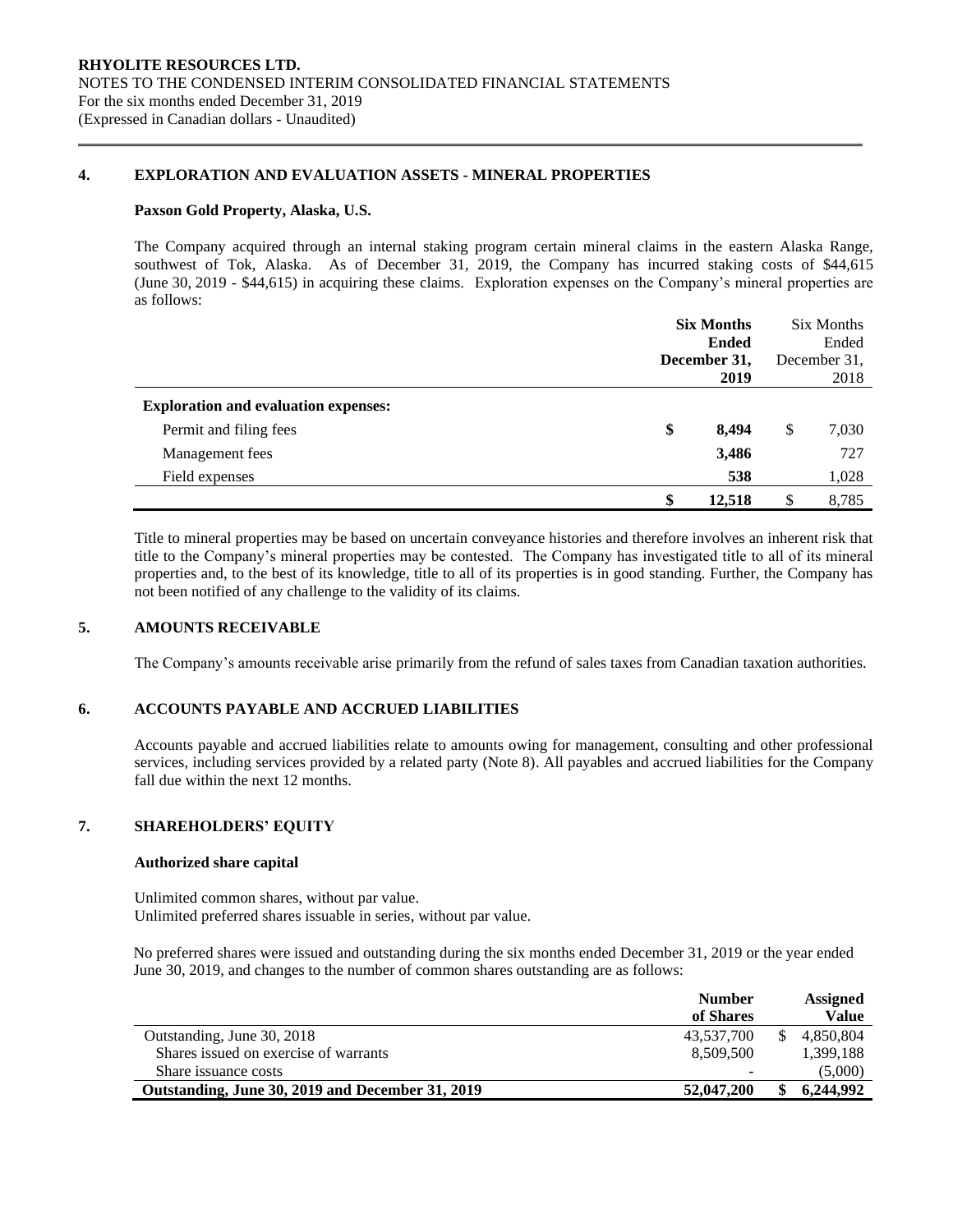## **7. SHAREHOLDERS' EQUITY** (cont'd…)

#### **Authorized share capital** (cont'd…)

In the year ended June 30, 2019, the Company issued a total of 8,509,500 common shares were issued on the exercise of warrants. Total proceeds on from these issuances was \$1,276,425 and an additional \$122,425 was reclassified from equity reserves to share capital. The Company incurred costs of \$5,000 related to the exercise of warrants in the year ended June 30, 2019.

#### **Stock options**

The Company adopted an incentive stock option plan (the "Option Plan") which provides that the Board of Directors of the Company may from time to time, in its discretion, and in accordance with the Exchange requirements, grant to directors, officers, employees and technical consultants to the Company, non-transferable options to purchase common shares, provided that the number of common shares reserved for issuance will not exceed 10% of the issued and outstanding common shares. Such options will be exercisable for a period of up to 5 years from the date of grant. Vesting terms are determined by the Board of Directors at the time of grant.

There were no changes to the number of stock options outstanding during the six months ended December 31, 2019 or the year ended June 30, 2019 and the following incentive stock options were outstanding and exercisable at December 31, 2019:

|                    |                       | Number of          | Number of          |
|--------------------|-----------------------|--------------------|--------------------|
|                    |                       | <b>Options</b>     | <b>Options</b>     |
| <b>Expiry date</b> | <b>Exercise Price</b> | <b>Outstanding</b> | <b>Exercisable</b> |
| May 16, 2021       | 0.15                  | 450,000            | 450,000            |
|                    |                       | 450,000            | 450,000            |

#### **Warrants**

The Company may grant warrants on a stand-alone basis to agents or brokers as compensation for facilitating financing. Alternatively, warrants may be included with the Company's shares as a component of share units issued for financing. Warrant transactions for the six months ended December 31, 2019 and the year ended June 30, 2019 are summarized as follows:

|                                                  |               | Weighted<br>Average |   | Weighted<br><b>Average Fair</b> |
|--------------------------------------------------|---------------|---------------------|---|---------------------------------|
|                                                  | <b>Number</b> | <b>Exercise</b>     |   | Value per                       |
|                                                  | of Warrants   | Price               |   | Warrant                         |
| Outstanding, June 30, 2018                       | 9,313,750     | \$<br>0.15          | J | 0.01                            |
| Warrants exercised                               | (8,509,500)   | 0.15                |   | 0.01                            |
| Warrants expired                                 | (804, 250)    | 0.15                |   | 0.01                            |
| Outstanding, June 30, 2019 and December 31, 2019 | ۰             | ٠                   |   |                                 |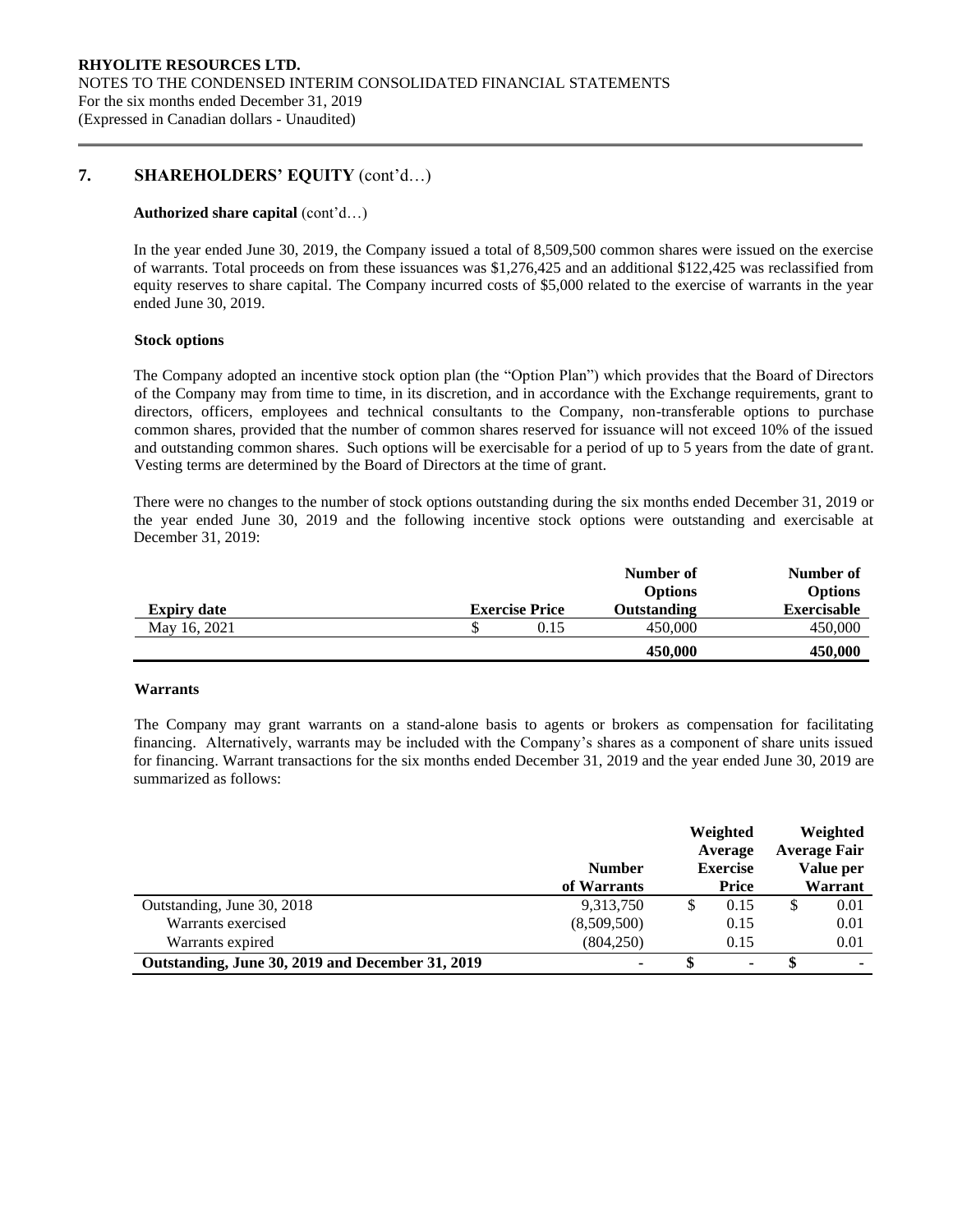## **7. SHAREHOLDERS' EQUITY** (cont'd…)

#### **Per share amounts**

Weighted average per share amounts for the three and six months ended December 31, 2019 and 2018 are calculated as follows:

|                                  | <b>Three Months</b> | Three Months | <b>Six Months</b> | <b>Six Months</b> |
|----------------------------------|---------------------|--------------|-------------------|-------------------|
|                                  | <b>Ended</b>        | Ended        | <b>Ended</b>      | Ended             |
|                                  | December 31,        | December 31. | December 31,      | December 31,      |
|                                  | 2019                | 2018         | 2019              | 2018              |
| Numerator                        |                     |              |                   |                   |
| Net Loss                         | \$20,338            | \$20,672     | \$25,406          | \$32,084          |
| Denominator                      |                     |              |                   |                   |
| Weighted average number of       |                     |              |                   |                   |
| common shares outstanding, basic |                     |              |                   |                   |
| and diluted                      | 52,047,200          | 43,537,700   | 52,047,200        | 43,537,700        |
| Loss per common share, basic and |                     |              |                   |                   |
| diluted                          | \$ (0.00)           | \$ (0.00)    | \$<br>(0.00)      | \$<br>(0.00)      |

Diluted weighted average number of common shares outstanding for the three and six months ended December 31, 2019 and 2018 exclude the impact of stock options and warrants outstanding as their inclusion is antidilutive in periods when a loss is incurred.

## **8. RELATED PARTY TRANSACTIONS**

The Company is party to a corporate service agreement with Earlston Management Corp. ("Earlston"), a company a company that provides key management services to the Company. The Company pays Earlston a fee of \$4,000 per month and out-of-pocket costs for standard management and office services. Earlston also provides occasional consulting, project management or other support services which are billed separately from the standard rate. The Company incurred a \$24,000 expense for office administration and facilities provided by Earlston for the six months ended December 31, 2019 (2018 - \$24,000).

Accounts payable and accrued liabilities as at December 31, 2019 includes \$4,307 (June 30, 2019 - \$4,306) in amounts owing to Earlston.

## **9. FINANCIAL INSTRUMENTS AND RISK MANAGEMENT**

As at December 31, 2019, the Company's financial instruments comprise cash, amounts receivable and accounts payable and accrued liabilities. The fair values of amounts receivable and accounts payable and accrued liabilities approximate their carrying values due to their short-term maturity. Fair values of financial instruments are classified in a fair value hierarchy based on the inputs used to determine fair values. The levels of the fair value hierarchy are as follows:

- Level 1 Unadjusted quoted prices in active markets for identical assets or liabilities;
- Level 2 Inputs other than quoted prices included in Level 1 that are observable for the asset or liability, either directly (i.e. as prices) or indirectly (i.e. derived from prices); and
- Level 3 Inputs that are not based on observable market data (unobservable inputs).

As at December 31, 2019, the fair value of cash held by the Company was based on Level 1 of the fair value hierarchy.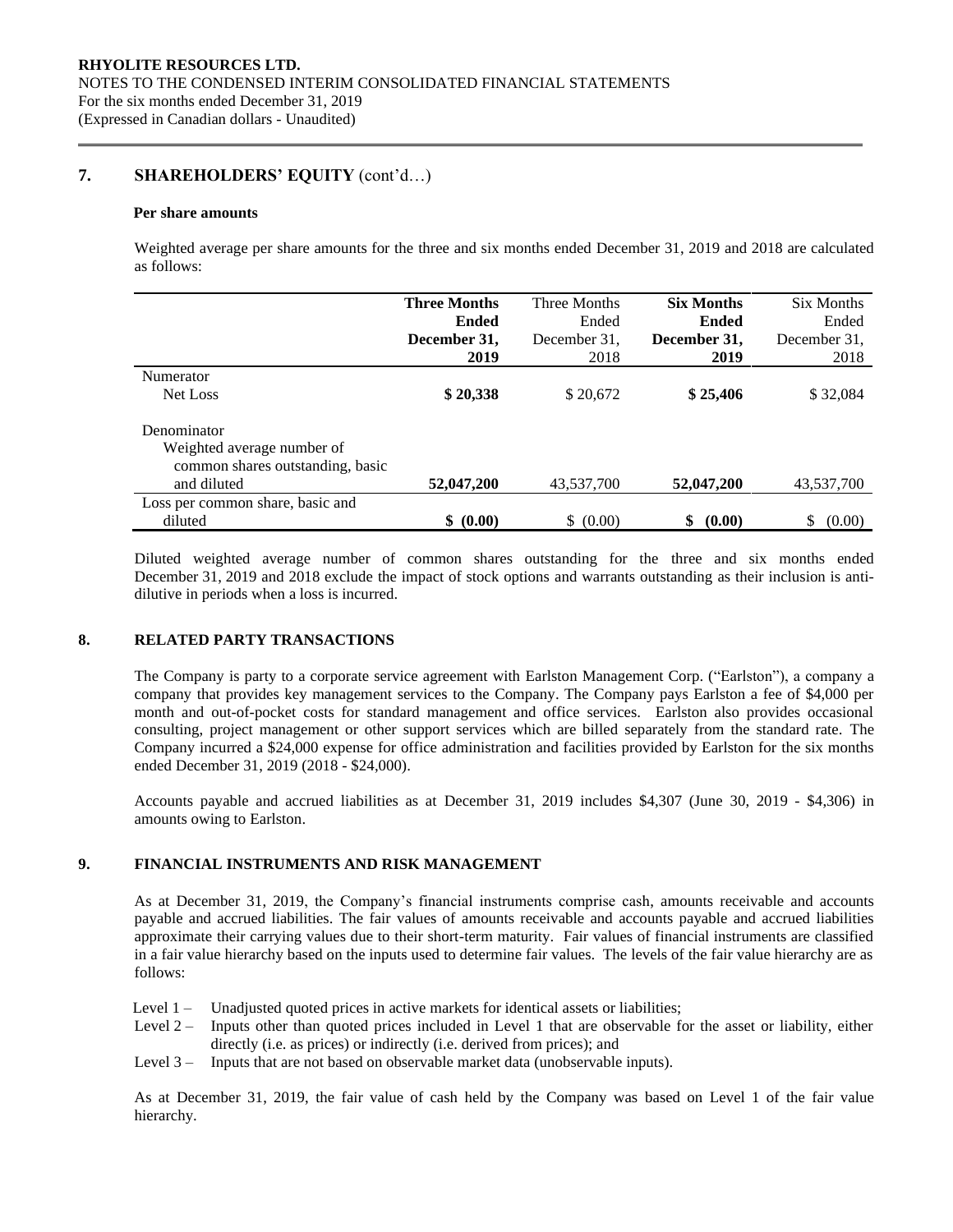## **9. FINANCIAL INSTRUMENTS AND RISK MANAGEMENT** (cont'd…)

The Company's risk exposures and the impact on the Company's financial instruments are summarized below:

#### *Credit risk*

Credit risk is the risk of an unexpected loss if a customer or third party to a financial instrument fails to meet its contractual obligations. The Company's credit risk is primarily attributable to its cash and amounts receivable. The Company limits exposure to credit risk by maintaining its cash with large financial institutions. The Company does not have cash that is invested in asset backed commercial paper. The Company's amounts receivable consists of sales tax refundable from the Canada Revenue Agency and is not subject to significant credit risk.

#### *Liquidity risk*

Liquidity risk is the risk that the Company will not be able to meet its financial obligations as they fall due. The Company ensures there is sufficient capital in order to meet short-term business requirements, after taking into account cash flows from operations and the Company's holdings of cash. The Company believes that these sources are sufficient to cover the likely short-term cash requirements, but that further funding may be required to meet longterm requirements. As at December 31, 2019, the Company had a cash balance of \$2,603,153 to settle current liabilities of \$7,865. All of the Company's financial liabilities have contractual maturities of 30 days or are due on demand and subject to normal trade terms.

## *Market risk*

Market risk is the risk of loss that may arise from changes in market factors such as interest rates, foreign exchange rates, and commodity and equity prices.

#### i. Interest rate risk

Interest rate risk arises from changes in market rates of interest that could adversely affect the Company. The Company currently has no interest-bearing financial instruments other than cash, so its exposure to interest rate risk is insignificant.

#### ii. Foreign currency risk

Foreign currency risk is the risk that is related to the fluctuation of foreign exchange rates. The Company has exploration and evaluation activities in Alaska, USA and costs related to this activity are typically incurred in US dollars while funds are typically raised by the parent company in Canadian dollars. The Company does not anticipate a large exploration program at this time and, as a result, is not exposed to significant foreign currency risk.

## iii. Price risk

The Company holds no marketable securities or non-cash assets that are classified as financial instruments and, consequently, has no exposure to the price fluctuations of such instruments.